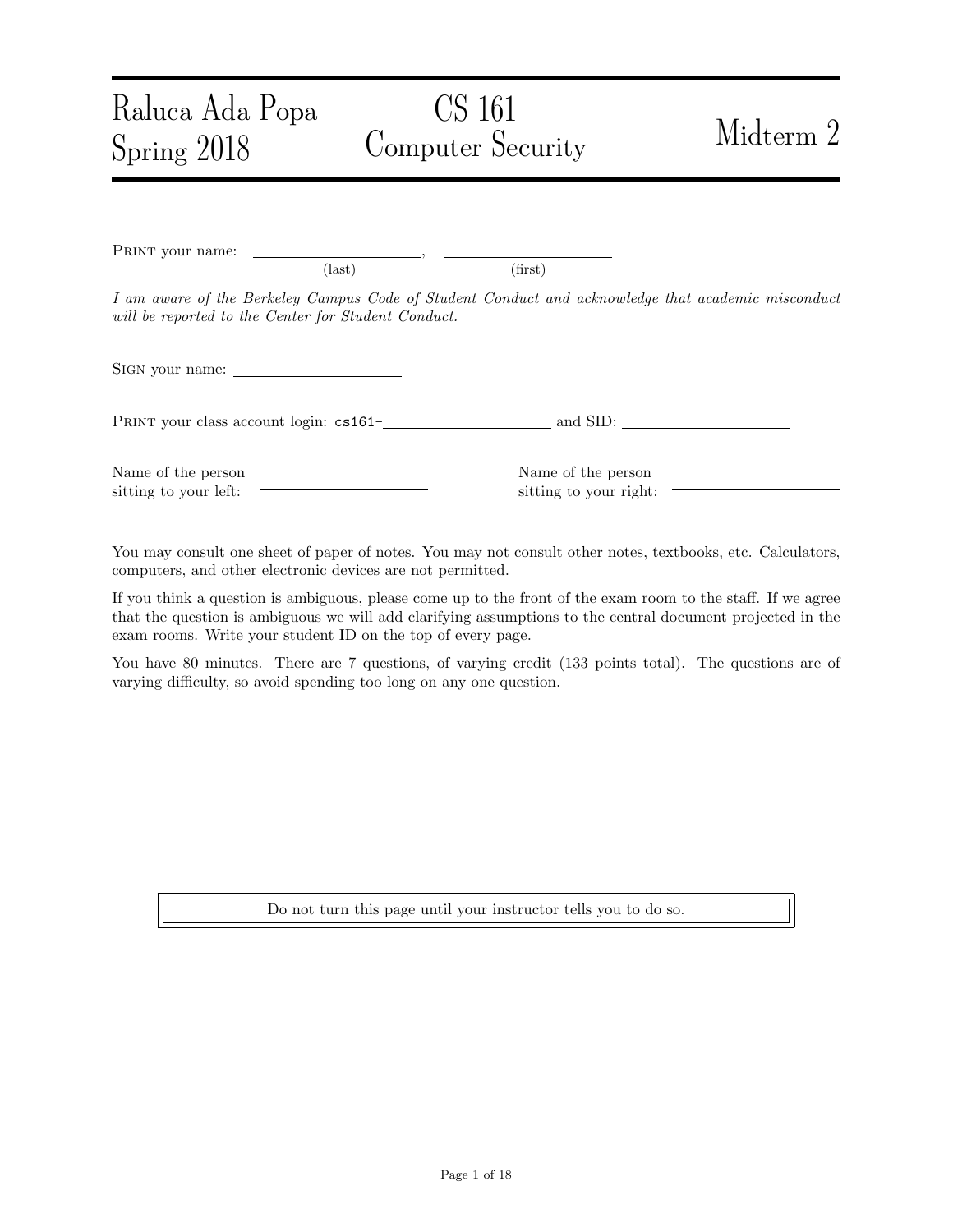|     | True or False<br>Problem 1                                                                                                                                                                                           | $(20 \text{ points})$<br>Answer True or False for each of the questions below. You do not need to explain your answers.                                                              |  |  |  |
|-----|----------------------------------------------------------------------------------------------------------------------------------------------------------------------------------------------------------------------|--------------------------------------------------------------------------------------------------------------------------------------------------------------------------------------|--|--|--|
|     | me.example.com.                                                                                                                                                                                                      | (a) TRUE or FALSE: Javascript running on example.com/index.html cannot manipulate webpages on                                                                                        |  |  |  |
|     | TRUE                                                                                                                                                                                                                 | FALSE                                                                                                                                                                                |  |  |  |
|     | Solution: True, cf. Same-origin policy.                                                                                                                                                                              |                                                                                                                                                                                      |  |  |  |
|     | can manipulate webpages on example.com.                                                                                                                                                                              | (b) TRUE or FALSE: If example.com loads Javascript from me.example.com/evil.js, then me.example.com                                                                                  |  |  |  |
|     | TRUE                                                                                                                                                                                                                 | O<br>FALSE                                                                                                                                                                           |  |  |  |
|     | Javascript.                                                                                                                                                                                                          | <b>Solution:</b> True, this is an exception to the same-origin policy if the page itself loads the                                                                                   |  |  |  |
|     | TRUE or FALSE: It is impossible for a cookie set on example.com to be accessed by Javascript<br>running on me.example.com. (Assume example.com is not vulnerable to XSS.)                                            |                                                                                                                                                                                      |  |  |  |
|     | $\left( \right)$<br>TRUE                                                                                                                                                                                             | FALSE                                                                                                                                                                                |  |  |  |
|     | the cookie.                                                                                                                                                                                                          | <b>Solution:</b> False, if the cookie is set with Domain=example.com then the subdomains can access                                                                                  |  |  |  |
|     | (d) TRUE or FALSE: A stateless packet filter can drop packets belonging to a connection whose first<br>packet payload (the first byte) starts with the character "x".                                                |                                                                                                                                                                                      |  |  |  |
|     | TRUE<br>( )                                                                                                                                                                                                          | FALSE                                                                                                                                                                                |  |  |  |
|     | "x" or not.                                                                                                                                                                                                          | <b>Solution:</b> False, since it is stateless and does not remember which connections started with                                                                                   |  |  |  |
|     | (e) TRUE or FALSE: A DNS server that receives multiple UDP packets from the same client can be<br>assured (with high probability) that these packets are in the order that they were sent. (Assume<br>no attackers.) |                                                                                                                                                                                      |  |  |  |
|     | $\mathcal{O}$<br>TRUE                                                                                                                                                                                                | FALSE                                                                                                                                                                                |  |  |  |
|     |                                                                                                                                                                                                                      | <b>Solution:</b> False, since UDP does not provide any ordering guarantees. It is possible that the<br>two packets travel different routes, and the one sent later gets there first. |  |  |  |
|     |                                                                                                                                                                                                                      |                                                                                                                                                                                      |  |  |  |
| (f) | TRUE<br>O                                                                                                                                                                                                            | numbers in a TLS connection, then they can successfully inject traffic into the connection.<br><b>FALSE</b>                                                                          |  |  |  |
|     |                                                                                                                                                                                                                      | TRUE or FALSE: If an attacker guesses the IPs, ports, TCP sequence numbers and TLS sequence<br><b>Solution:</b> False, the attacker would need to know the symmetric TLS keys.       |  |  |  |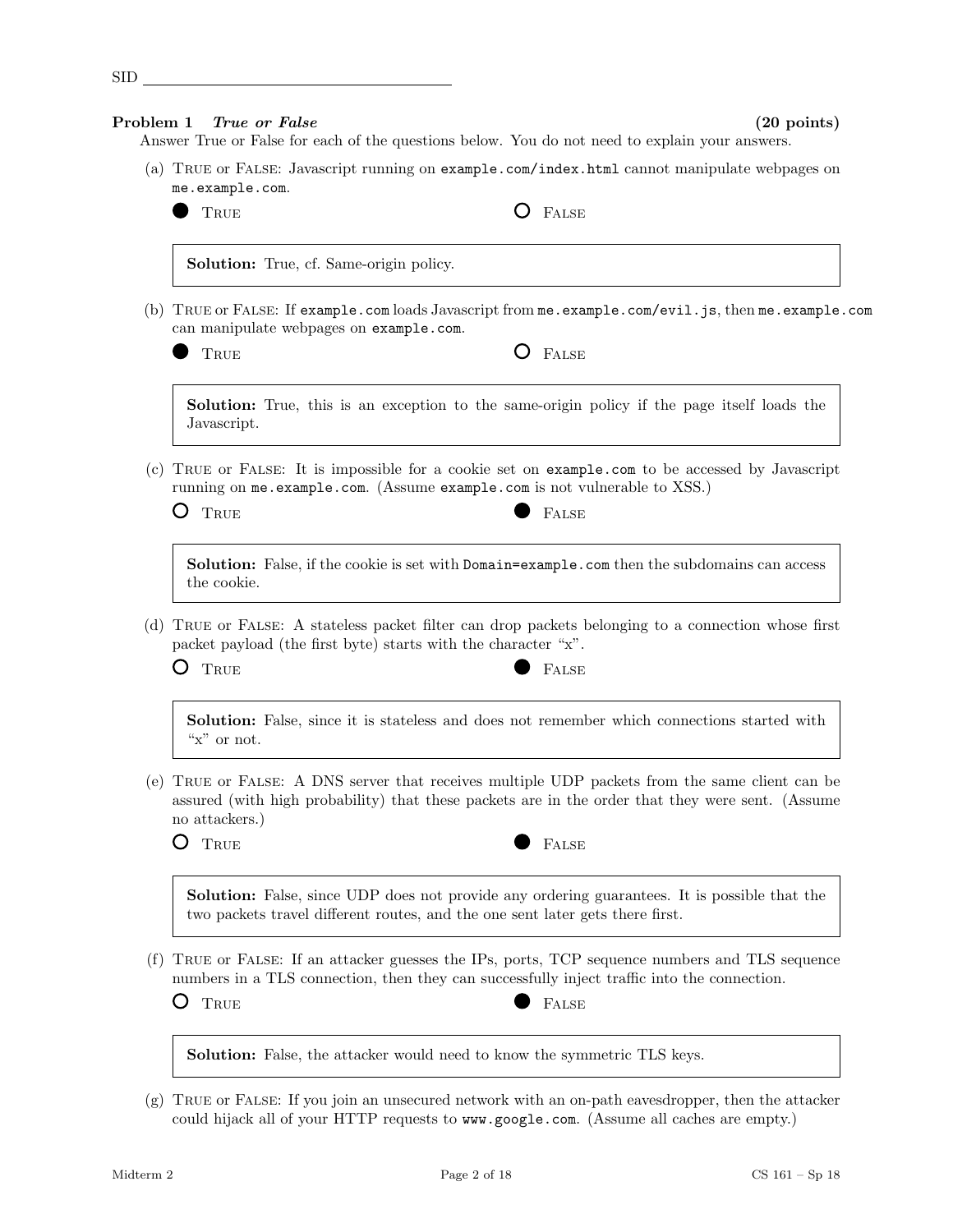|     | TRUE                                                                                                                                                                                                                   | <b>FALSE</b>                                                                                                                                                                                                                                                                                    |  |  |  |  |
|-----|------------------------------------------------------------------------------------------------------------------------------------------------------------------------------------------------------------------------|-------------------------------------------------------------------------------------------------------------------------------------------------------------------------------------------------------------------------------------------------------------------------------------------------|--|--|--|--|
|     |                                                                                                                                                                                                                        | <b>Solution:</b> True, the attacker could hijack DHCP to set a malicious DNS server.                                                                                                                                                                                                            |  |  |  |  |
| (h) | TRUE or FALSE: Without dropping packets, an on-path attacker can still stop you from successfully<br>creating a TLS connection with https://google.com. (Assume that google.com's IP address is<br>in your DNS cache.) |                                                                                                                                                                                                                                                                                                 |  |  |  |  |
|     | TRUE                                                                                                                                                                                                                   | FALSE                                                                                                                                                                                                                                                                                           |  |  |  |  |
|     | and authenticity, but not availability.                                                                                                                                                                                | <b>Solution:</b> True, the attacker can see your packets, and attack at the TCP protocol level<br>(by sending RST packets). Alternatively, they could send malformed TLS packets which would<br>cause the connection to be aborted. Stated another way: TLS provides confidentiality, integrity |  |  |  |  |
| (i) | if they forge a DNS response for google.com.                                                                                                                                                                           | TRUE or FALSE: A man-in-the-middle attacker can successfully impersonate https://google.com                                                                                                                                                                                                     |  |  |  |  |
|     | TRUE                                                                                                                                                                                                                   | <b>FALSE</b>                                                                                                                                                                                                                                                                                    |  |  |  |  |
|     |                                                                                                                                                                                                                        | <b>Solution:</b> False, they will not have a valid certificate / private key pair.                                                                                                                                                                                                              |  |  |  |  |
|     | to the false positive rate of both detectors.                                                                                                                                                                          | Say that we have two detectors. We combine them in series, by only triggering an alert if both<br>detectors detect an attack. TRUE or FALSE: The new false positive rate is always less than or equal                                                                                           |  |  |  |  |
|     | TRUE                                                                                                                                                                                                                   | FALSE                                                                                                                                                                                                                                                                                           |  |  |  |  |
| (i) | second not catching it, and vice-versa.                                                                                                                                                                                | <b>Solution:</b> True. Some of the false positives of the first detector will be eliminated by the                                                                                                                                                                                              |  |  |  |  |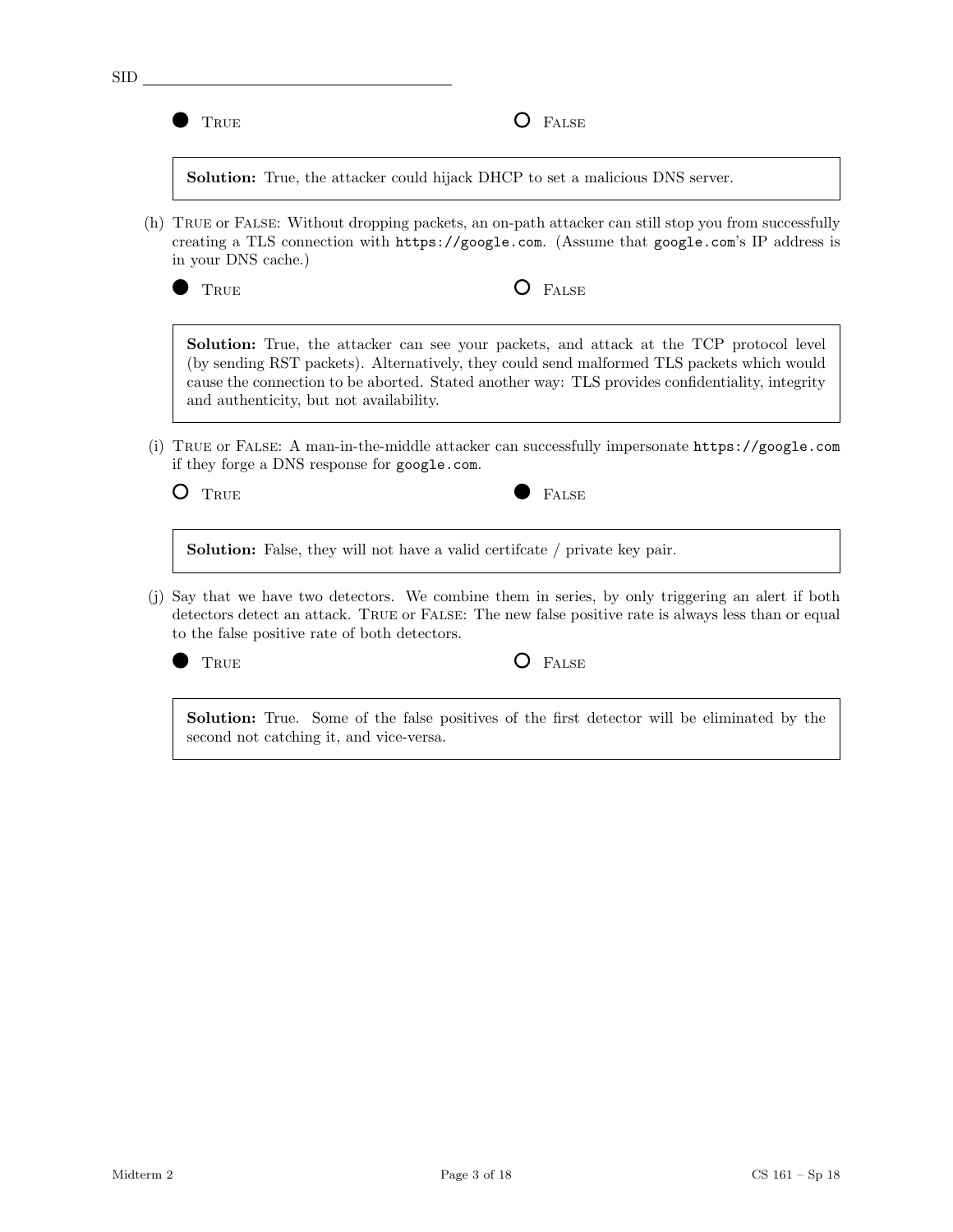|     | Problem 2 $A/B$ Testing                                                          | $(27 \text{ points})$                                                                                                                                                                                                                                                                     |
|-----|----------------------------------------------------------------------------------|-------------------------------------------------------------------------------------------------------------------------------------------------------------------------------------------------------------------------------------------------------------------------------------------|
|     | You may select multiple choices, or none of the choices.                         | For each of the questions below, select all of the technologies which would work for the scenario described.                                                                                                                                                                              |
|     | already established on the network.)                                             | (a) We know the IP address of a host, and we want to lookup the MAC address. (Assume we are                                                                                                                                                                                               |
|     | ARP                                                                              | <b>DHCP</b>                                                                                                                                                                                                                                                                               |
|     | $\square$ DNS                                                                    | <b>HTTP</b>                                                                                                                                                                                                                                                                               |
|     | <b>Solution:</b> ARP performs IP to MAC lookups.                                 |                                                                                                                                                                                                                                                                                           |
|     |                                                                                  | (b) Alyssa is about to open her laptop, connect to unsecured Starbucks WiFi, and load the URL<br>http://squigler.com/feed. A man-in-the-middle on her local network wants to steal her Squigler<br>cookies. (Assume that Squigler does not implement any defences. All caches are empty.) |
|     | ARP Spoofing                                                                     | $\Box$ A reflected XSS on /feed                                                                                                                                                                                                                                                           |
|     | <b>UDP</b> Spoofing                                                              | A stored XSS on /feed                                                                                                                                                                                                                                                                     |
|     | <b>DHCP</b> Spoofing                                                             | A buffer overflow on squigler.com                                                                                                                                                                                                                                                         |
|     | TCP Spoofing                                                                     | A root CA compromise<br>ப                                                                                                                                                                                                                                                                 |
|     | gateway. Now the MITM receives all of Alyssa's packets.                          | <b>Solution: ARP Spoofing:</b> MITM sends Alyssa an ARP packet, claiming to be the router                                                                                                                                                                                                 |
|     | to accept solutions which indicated either.                                      | UDP Spoofing: This one was a little ambiguous. It is useful to spoof UDP for the DNS<br>resolution, but that doesn't give you the ability to spoof the DNS transaction ID. We decided                                                                                                     |
|     | Now the MITM receives all of Alyssa's packets.                                   | DHCP Spoofing: MITM sends Alyssa a DHCP offer, claiming to be the router gaterway.                                                                                                                                                                                                        |
|     | contains Javascript which sends the cookie to the MITM controlled site.          | <b>TCP Spoofing:</b> This one is a tricky one! MITM waits until Alyssa connects to Squigler,<br>then injects a TCP packet which appears to be the HTML page for /feed. This HTML page                                                                                                     |
|     | This does not work, since Alyssa loads the feed page herself.                    | <b>Reflected XSS:</b> The MITM cannot use a reflected XSS. Reflected XSS relies on sending the<br>target a malicious URL, which contains the script which will be echoed back into the page.                                                                                              |
|     | <b>Stored XSS:</b> The MITM makes a stored XSS which sends the cookie to them.   |                                                                                                                                                                                                                                                                                           |
|     | the webserver. At that point, the webserver receives Squigler's cookies already. | <b>Buffer overflow</b> : If there is a buffer overflow on Squigler, then the MITM can compromise                                                                                                                                                                                          |
|     | Certificate Authority has no effect.                                             | A root CA compromise: This does not help, no HTTPS is being used so compromising a                                                                                                                                                                                                        |
| (c) | the XSS attack or mitigate its effects.                                          | The user is visiting a website vulnerable to an XSS attack. Mark any technology that helps prevent                                                                                                                                                                                        |
|     | Content-Security Policy                                                          | Secure cookie flag                                                                                                                                                                                                                                                                        |
|     | <b>VPN</b>                                                                       | Escape user input                                                                                                                                                                                                                                                                         |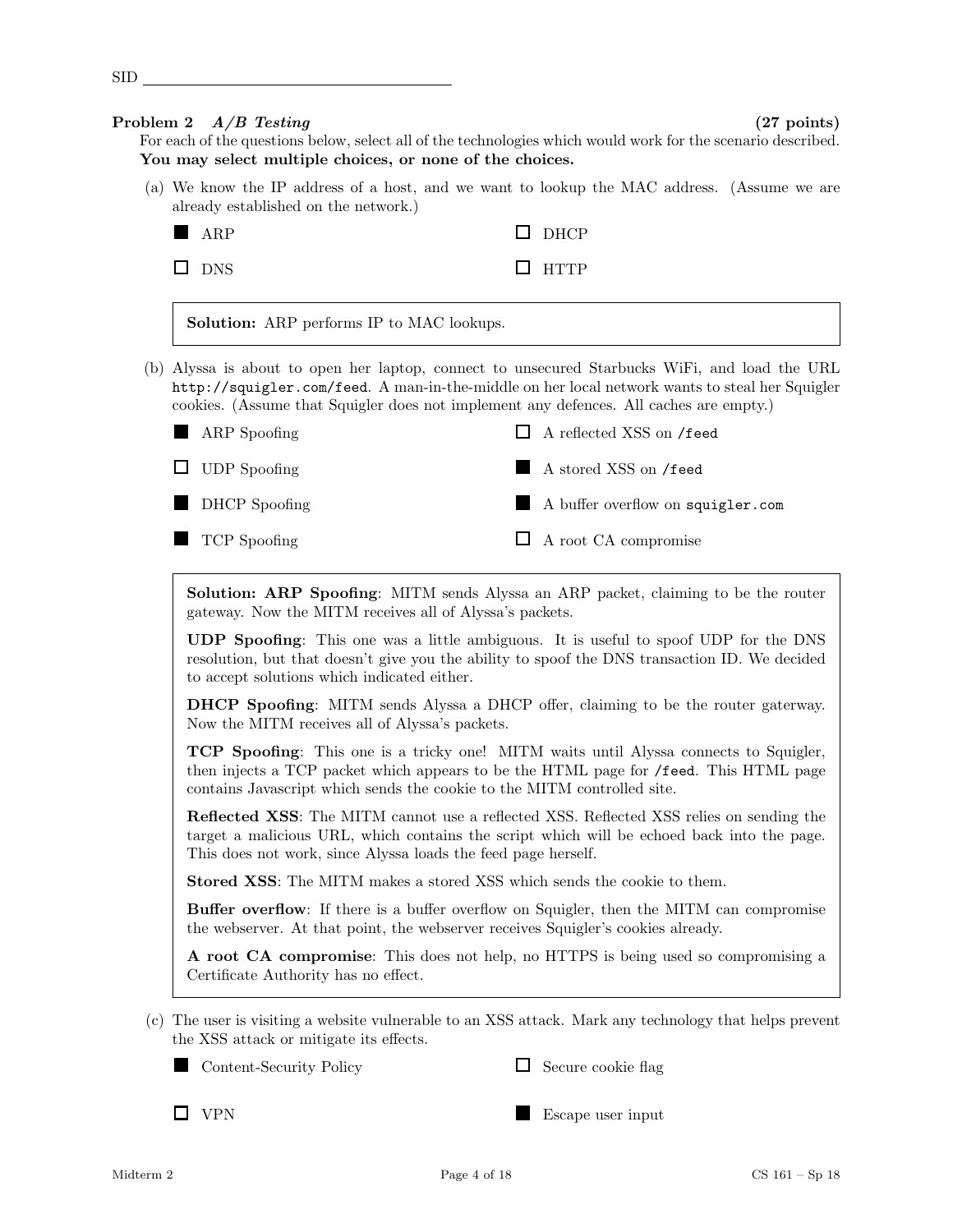| <b>HTTPS</b>                                                 | Prepared statements                                                                                                                                                                   |
|--------------------------------------------------------------|---------------------------------------------------------------------------------------------------------------------------------------------------------------------------------------|
| <b>DNSSEC</b>                                                | HttpOnly cookie flag                                                                                                                                                                  |
| prevent XSS.                                                 | <b>Solution: Content-Security Policy:</b> A strong CSP can block in line scripts, which can help                                                                                      |
|                                                              | <b>Escape user input:</b> Escaping user input is the way to prevent XSS.                                                                                                              |
| the impact of an XSS.                                        | <b>HttpOnly cookie flag:</b> This prevents Javascript from accessing the cookie, which mitigates                                                                                      |
| Some distractors:                                            |                                                                                                                                                                                       |
| stored XSS, this does not help.                              | VPN, HTTPS, DNSSEC: These all try to ensure that a man-in-the-middle does not mess<br>with the server's answers. In the case where the server is sending the malicious data like in a |
| on an HTTPS site will still be able to read the cookie.      | Secure cookie flag: The secure cookie flag ensures a cookie is sent over HTTPS, but Javascript                                                                                        |
|                                                              | <b>Prepared Statements:</b> This prevents against SQL injection, not against XSS.                                                                                                     |
| Anomaly-based<br>Signature-based                             | Specification-based<br>Behavioral-based                                                                                                                                               |
|                                                              |                                                                                                                                                                                       |
| Solution:                                                    |                                                                                                                                                                                       |
|                                                              | Anomaly-based detectors can detect new classes of attacks if they cause anomalies (for example,<br>an anomaly of using too much CPU could indicate a DoS attack).                     |
|                                                              | Specification-based detectors can detect attacks which violate the specifications.                                                                                                    |
|                                                              | Behavioral-based detectors can detect new attacks if the attack performs some bad behavior.                                                                                           |
| signature must be rewritten for each <i>class</i> of attack. | While signature-based detectors can detect new attacks (if they match the signature), the                                                                                             |
|                                                              | (e) We want to detect any attempted accesses to the file /etc/passwd.                                                                                                                 |
| <b>HIDS</b>                                                  | <b>NIDS</b>                                                                                                                                                                           |
|                                                              | <b>Solution:</b> A HIDS can detect accesses by, for example, hooking into syscalls.                                                                                                   |
|                                                              | A NIDS can detect accesses by looking for the string /etc/passwd in the request.                                                                                                      |
|                                                              | Note that both methods have false positives and false negatives, like all realistic detectors must.                                                                                   |

(f) We want to detect any malware sent as email attachments.

**EXTREMELY SET AND STATES**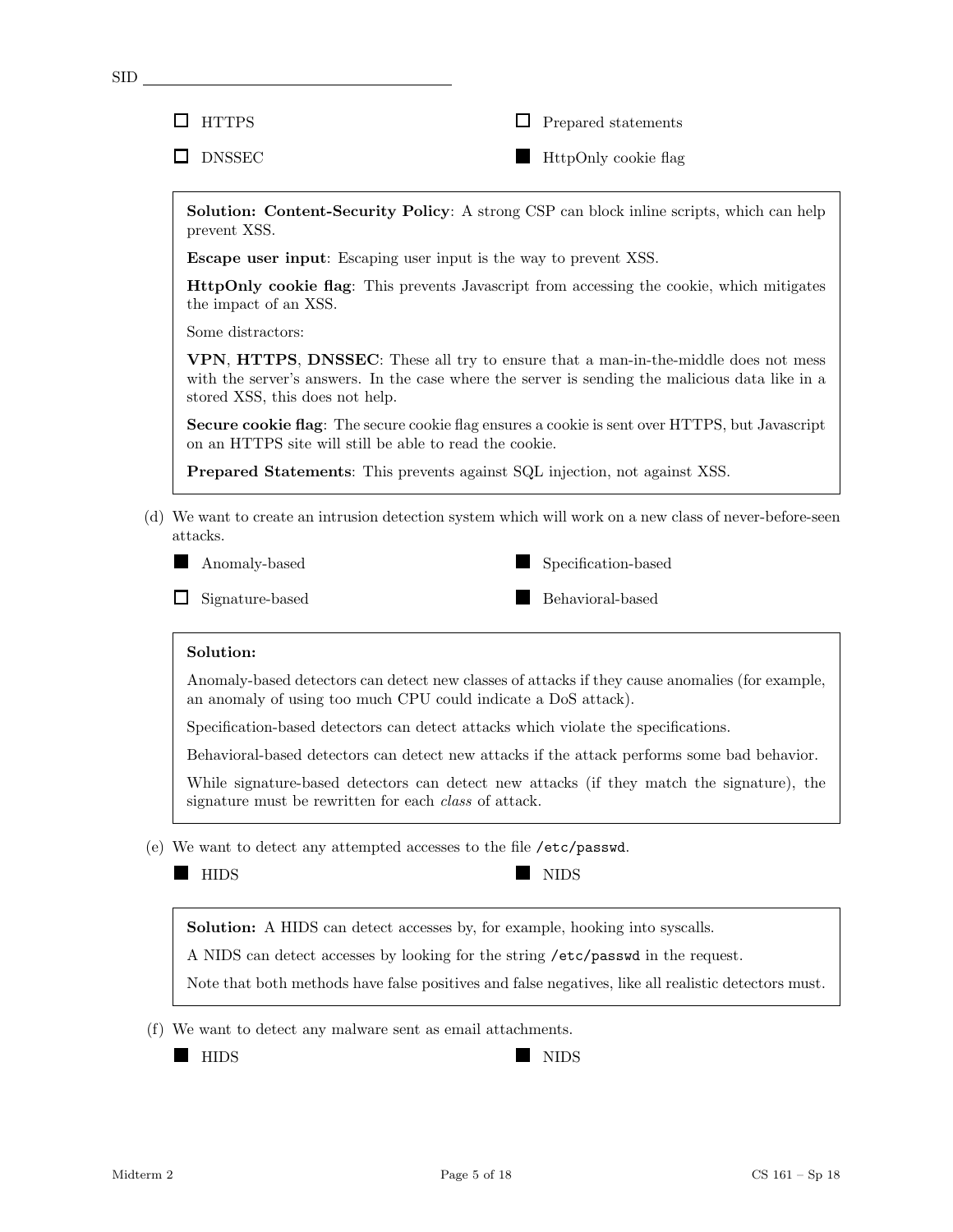### Solution:

A HIDS can perform malware scanning when the email attachment is received on the user's computer. (This is how many antiviruses work.)

A NIDS can detect accesses when the email attachment is received by the mail server. (Google Mail does this.)

(g) Considering an on-path/man-in-the-middle attacker between a DNS resolver and a DNS server, we want to prevent a DNS spoofing attack in which the DNS resolver receives an incorrect IP address for a DNS lookup on a domain name to the DNS server. Select all technologies that can prevent the attacker from modifying the contents of the DNS reply from the DNS server.

| <b>TLS</b> | $\Box$ Firewall |
|------------|-----------------|
| $\Box$ TCP | $\Box$ HIDS     |
| $\Box$ UDP | DNSSEC          |

# Solution:

TLS and DNSSEC both provide integrity and authenticity, which allows us to ensure that the attacker cannot modify the DNS response.

None of a TCP, UDP, Firewall and HIDS can provide integrity.

(h) Consider an attacker stole the password database from a server and wants to reverse Alice's password  $P$  in particular. Assume Alice chose  $P$  by choosing one word at random from the English dictionary, and the attacker knows this. Assume that hashes are stored alongside passwords in the database. Select all ways the server can store Alice's password in the password file that would prevent an attacker from determining Alice's password.

| $\Box$ Hashed password $(H(P))$                  | $\Box$ Hash of P using a slow hash (100 applica- |
|--------------------------------------------------|--------------------------------------------------|
| $\Box$ Salted hash of P, with same salt per user | tions of SHA-256)                                |
|                                                  |                                                  |

Solution: Since Alice has a weak password, there is no way to prevent it from being cracked. (All of the words in the English language only gives about 18 bits of entropy.)

The exception is encryption with AES-CBC. We can store the key on the server itself. The attacker has only stolen the password database, which does not contain not need to contain the key. Even if the attacker steals the database, they cannot tell the difference between Alice's password and any other possible decryption.

- (i) As in the question above, but now assume Alice chose  $P$  to be a random string from a large set  $(2^{200}$  possibilities). Select all ways the server can store Alice's password in the password file that would prevent an attacker from determining Alice's password.
	- **Hashed password**  $(H(P))$ Hash of  $P$  using a slow hash (100 applicaш tions of SHA-256) Salted hash of  $P$ , with same salt per user
		- Salted hash of P, different salt per user

 $\Box$  Salted hash of P, different salt per user

 $\blacksquare$  Encrypted P using AES-CBC

 $\blacksquare$  Encrypted P using AES-CBC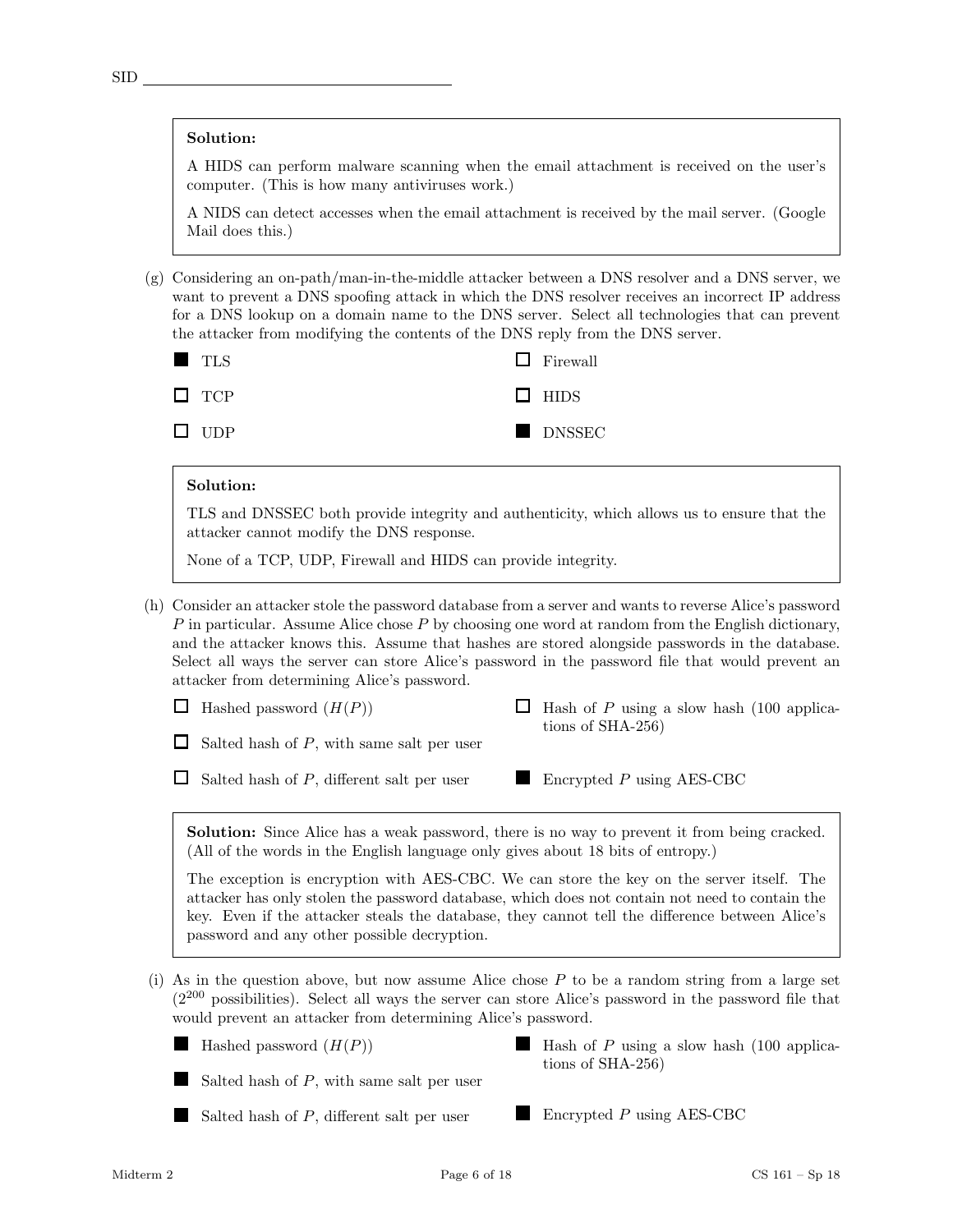Solution: All of these methods are one-way, and an attacker who wanted to find Alice's password would need to guess from  $2^{200}$  possibilities, which is clearly impossible.

A side note: A lot of people seem to be confused with the presence of the word "prevent" in the question. We often ignore probabilities which are very small, such as how we say that a MAC "prevents" an attacker from forging messages when there really is a small chance that the MAC is randomly correct. 2<sup>200</sup> is unfathomably large; there's just no way to break that sort of entropy.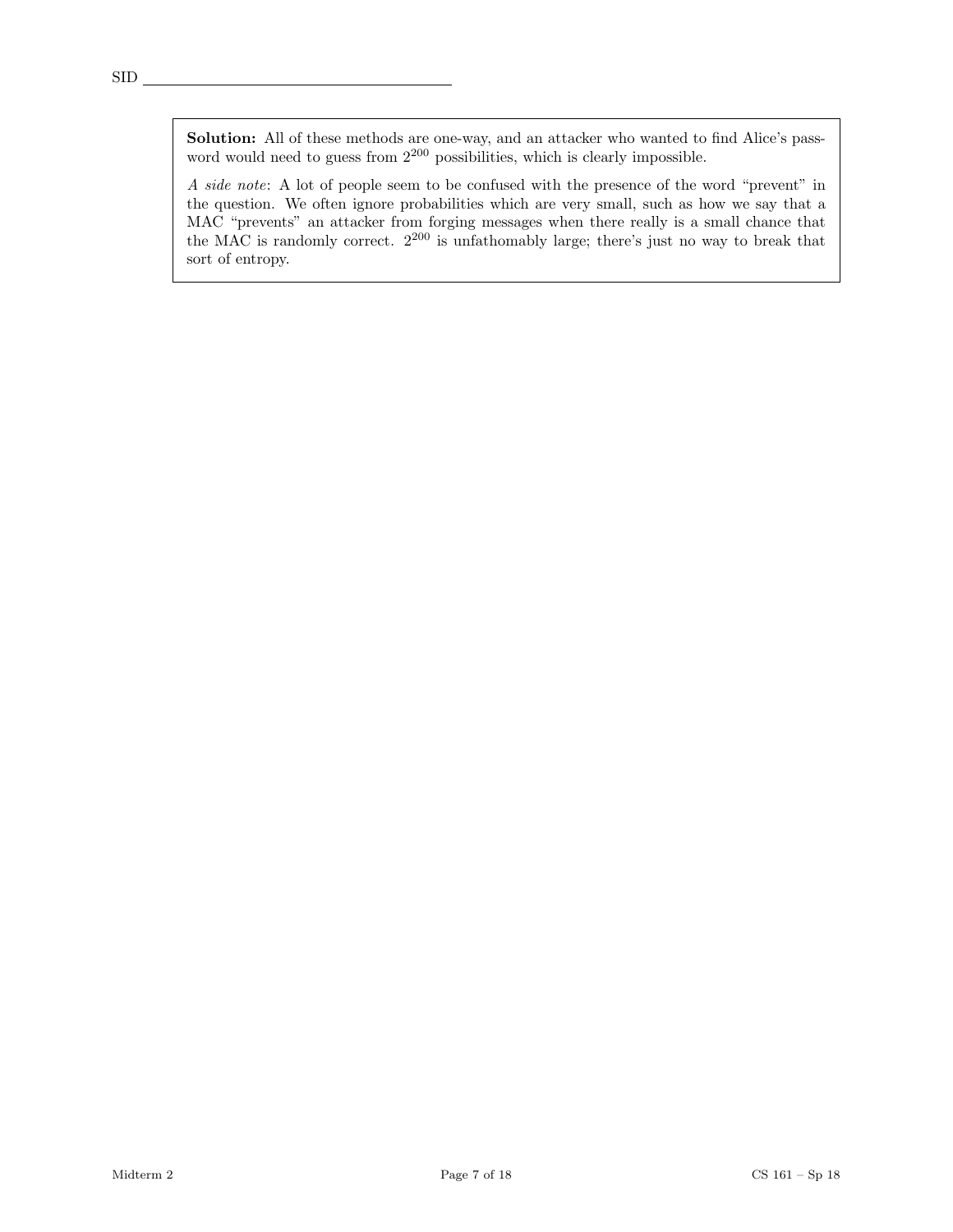### Problem 3 DNS Tree (20 points)



This tree describes a name server hierarchy. The node A is a top level domain (like .com, .edu), and each child name server controls a subdomain of its parent. Each letter corresponds to both the nameserver and the name of the domain. For example, an uncached recursive query for https://inst.E.B.A would result in queries to NS A, then NS B, then NS E.

Assume this is the complete nameserver hierarchy for A. No other nameservers under A exist apart from the ones depicted.

(a) Which one of the following nameservers could theoretically provide the most number of additional records in its response?



### Solution:

Not enough information. We have no idea how many domains (not name servers) exist per zone.

(b) If we use the most basic version of DNS, in which a resolver accepts any response over any domain from any nameserver, and NS D is compromised, which domains are safe from cache poisoning? (Assume D is contacted during resolution.)

### Solution:

None of the domains are safe. NS D can cache poison any domain in the hierarchy.

(c) What domains should D be allowed to give additional records for to protect against cache poisoning?

# Solution:

Subdomains H,I,J, or the rule \*.D.A (technically also D.A itself but this was not explicitly covered in Spring 2018)

- (d) Now suppose the nameserver hierarchy operates on DNSSEC. During resolution, the resolver sends a query for inst.G.C.A to nameserver C.
	- i. What public key should be included in C's response? Choose one.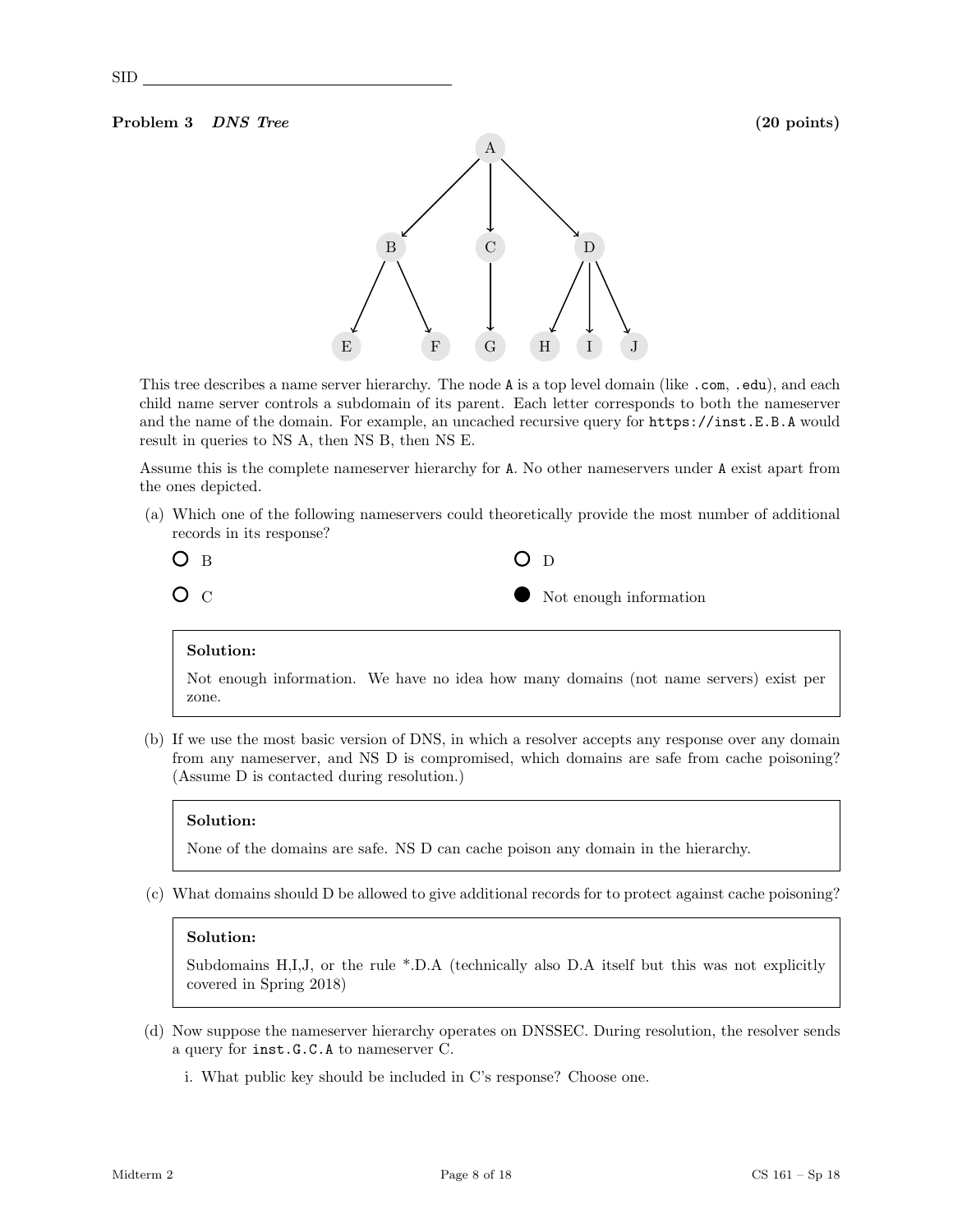$O$  inst G  $O<sub>C</sub>$ O A Solution: G's public key

ii. If the root key is compromised, can the resolver trust NS C's response?

 $\bigcirc$  Yes  $\bigcirc$  No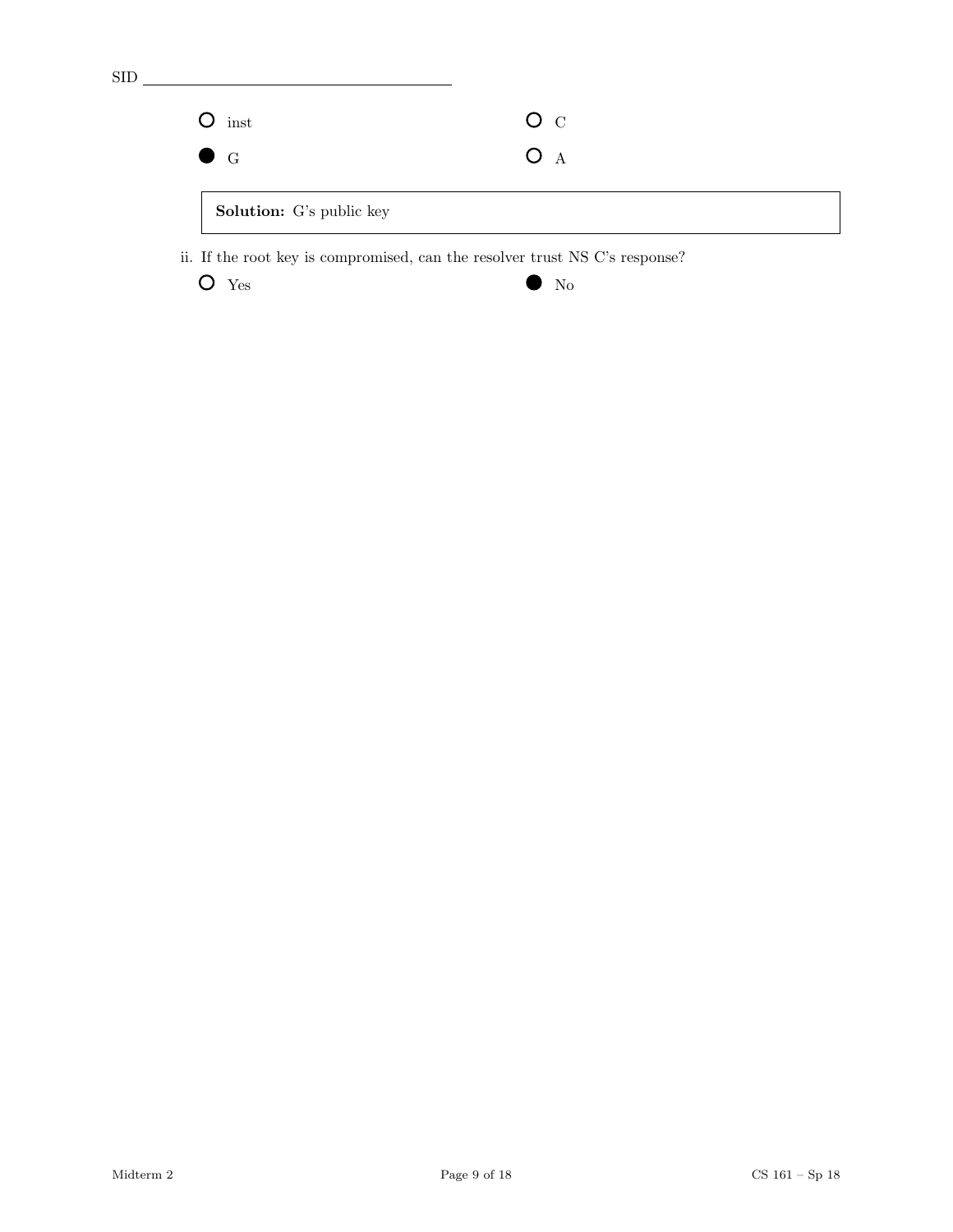# Problem  $4$  Fun with  $L2$  (20 points)

SID

Tux has gone undercover and wants to steal data from his enemy,  $\textbf{Rex}$ , who has plugged into the network with his computer labeled **CR**. Assume that the network is configured as such:



Note the tree-structure of the network.

Tux can choose one of the following options:

- 1. Taking control of some number of the DHCP servers (marked as triangles)
- 2. Taking control of some number of the switches (marked as circles)
- 3. Taking control of some number of the computers (marked as square)

Assume that if Tux has control of a switch, he has the power to drop, intercept, and modify packets. If Tux has control of a computer, he can send spoofed packets out to the network. However, the network is unpredictable and packets can arrive out of order, so you may not assume that the order of packets is tied to the number of links. For example, the packet from 6 may reach 11 before the packet from 1.

For each of the possible options, select the devices that Tux has to control to accomplish his mission. Tux wants to have to control the minimum number of devices. If there are multiple possible solutions with the same size, break ties by the solution with the smallest numerical device. For example, if both switch sets  $\{2, 5, 9\}$  and  $\{3, 4, 9\}$  are valid solutions, you should bubble  $\{2, 5, 9\}$ . Consider each option alone, namely, that the devices in that option are the only devices to be compromised.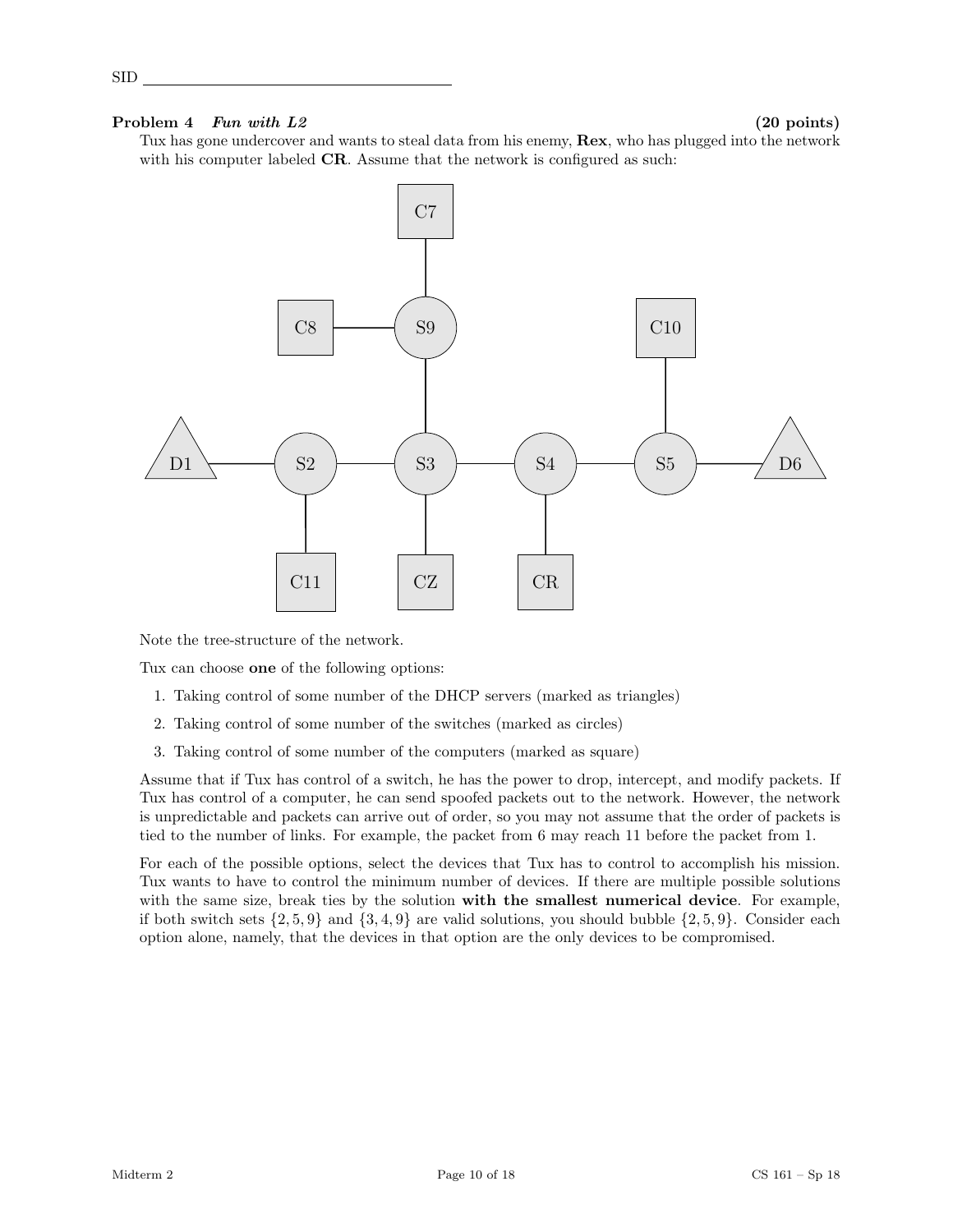- (a) Suppose Tux wants to give a fake IP address to Rex, who is just joining the network. Tux wants this attack to work  $100\%$  of the time.
	- i. Option 1: DHCP Servers

| Solution:                                                   | To do so, he must control both DHCP server. |                                                                           |                          | Tux needs to ensure that he can send a fake DHCP offer before Rex receives a real one.           |
|-------------------------------------------------------------|---------------------------------------------|---------------------------------------------------------------------------|--------------------------|--------------------------------------------------------------------------------------------------|
| ii. Option 2: Switches                                      |                                             |                                                                           |                          |                                                                                                  |
| □<br>S <sub>2</sub>                                         | $\Box$<br><b>S3</b>                         | S <sub>4</sub>                                                            | $\square$ S <sub>5</sub> | ப<br>S <sub>9</sub>                                                                              |
| Solution:<br>ones.                                          |                                             |                                                                           |                          | If Tux controls switch 4, he can simply drop all DHCP packets to Rex and spoof different         |
| iii. Option 3: Computers                                    |                                             |                                                                           |                          |                                                                                                  |
| $\Box$ C7                                                   | C8                                          | $\Box$                                                                    | C10                      | C11<br>ப                                                                                         |
| one.<br>only part of the time.<br>i. Option 1: DHCP Servers |                                             |                                                                           |                          | Tux wants to give the fake IP address to Rex, but this time, Tux is okay with the attack working |
| D <sub>1</sub>                                              |                                             | ப                                                                         | D6                       |                                                                                                  |
| Solution:                                                   |                                             | offer. To do so, he just needs to be able to send packets on the network. |                          | Here Tux only needs to sometimes win the race, which he can do by sending any DHCP               |
| ii. Option 2: Switches                                      |                                             |                                                                           |                          |                                                                                                  |
| $\rm S2$                                                    | S3<br>ப                                     | $\square$ S4                                                              | $\square$ S <sub>5</sub> | S9<br>$\Box$                                                                                     |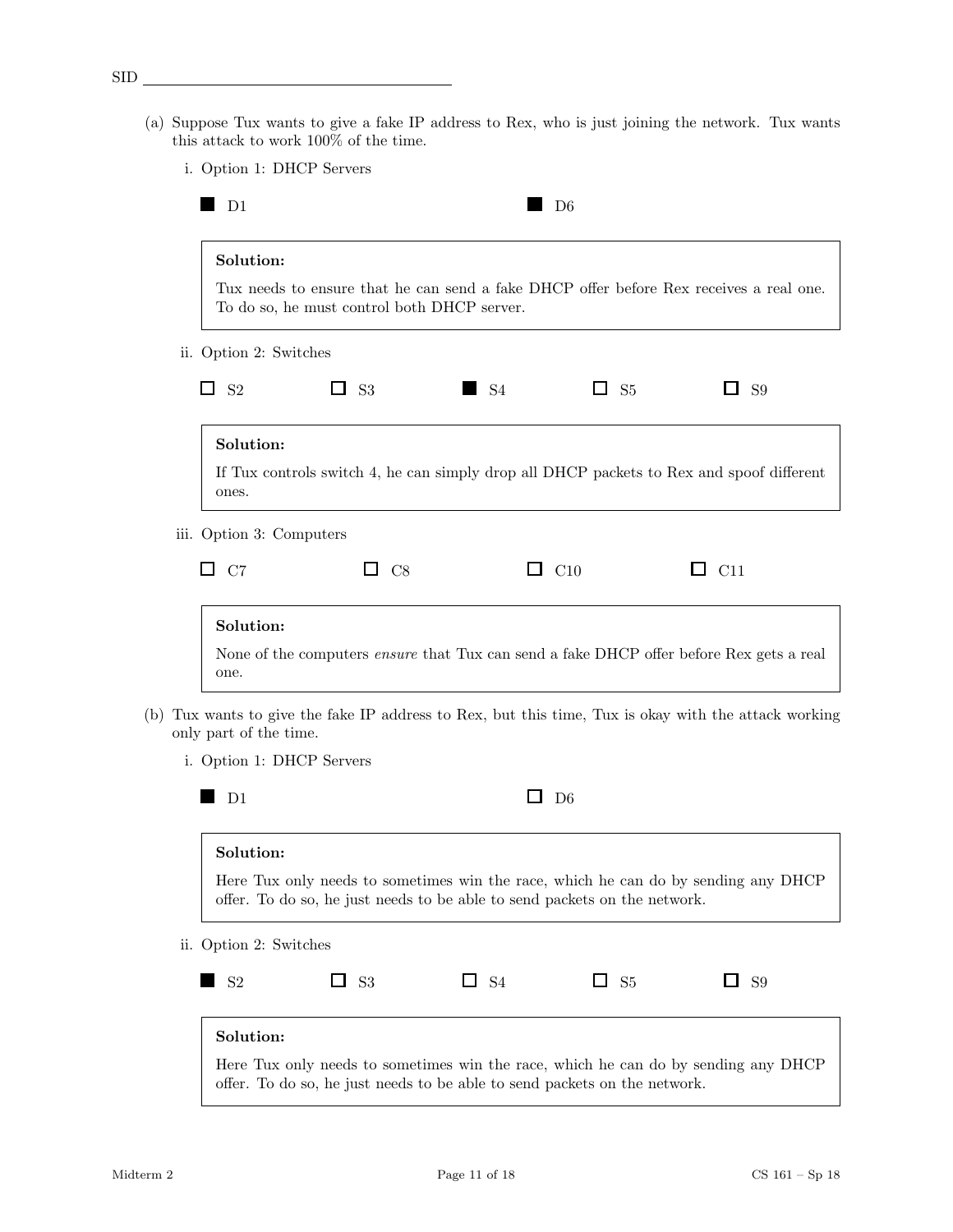SID

iii. Option 3: Computers: Purposely omitted.

(c) Tux wants his computer (located at CZ) to be sent all of Rex's outgoing Layer 3 (IP) traffic (but doesn't care about Rex's Layer 2 traffic). He intends to do this by spoofing DHCP packets. Which of the four steps of the DHCP protocol should Tux aim to spoof?

|     | Solution: Offer step      |                                                                                             |                        |                     |                       |  |
|-----|---------------------------|---------------------------------------------------------------------------------------------|------------------------|---------------------|-----------------------|--|
| (d) | rules as above)           | Tux wants the above attack to work 100% of the time. Which devices should he control? (Same |                        |                     |                       |  |
|     | i. Option 1: DHCP Servers |                                                                                             |                        |                     |                       |  |
|     | $\blacksquare$ D1         |                                                                                             | D <sub>6</sub>         |                     |                       |  |
|     |                           | <b>Solution:</b> Same as part (a).                                                          |                        |                     |                       |  |
|     | ii. Option 2: Switches    |                                                                                             |                        |                     |                       |  |
|     | П<br>S <sub>2</sub>       | S <sub>3</sub><br>$\mathsf{L}$                                                              | $\Box$ S4              | S <sub>5</sub><br>ப | S <sub>9</sub><br>- 1 |  |
|     |                           | <b>Solution:</b> Same as part (a).                                                          |                        |                     |                       |  |
|     | iii. Option 3: Computers  |                                                                                             |                        |                     |                       |  |
|     | $\Box$ C7                 | $\Box$ C <sub>8</sub>                                                                       | $\Box$ C <sub>10</sub> |                     | $\Box$ C11            |  |
|     |                           | <b>Solution:</b> Same as part (a).                                                          |                        |                     |                       |  |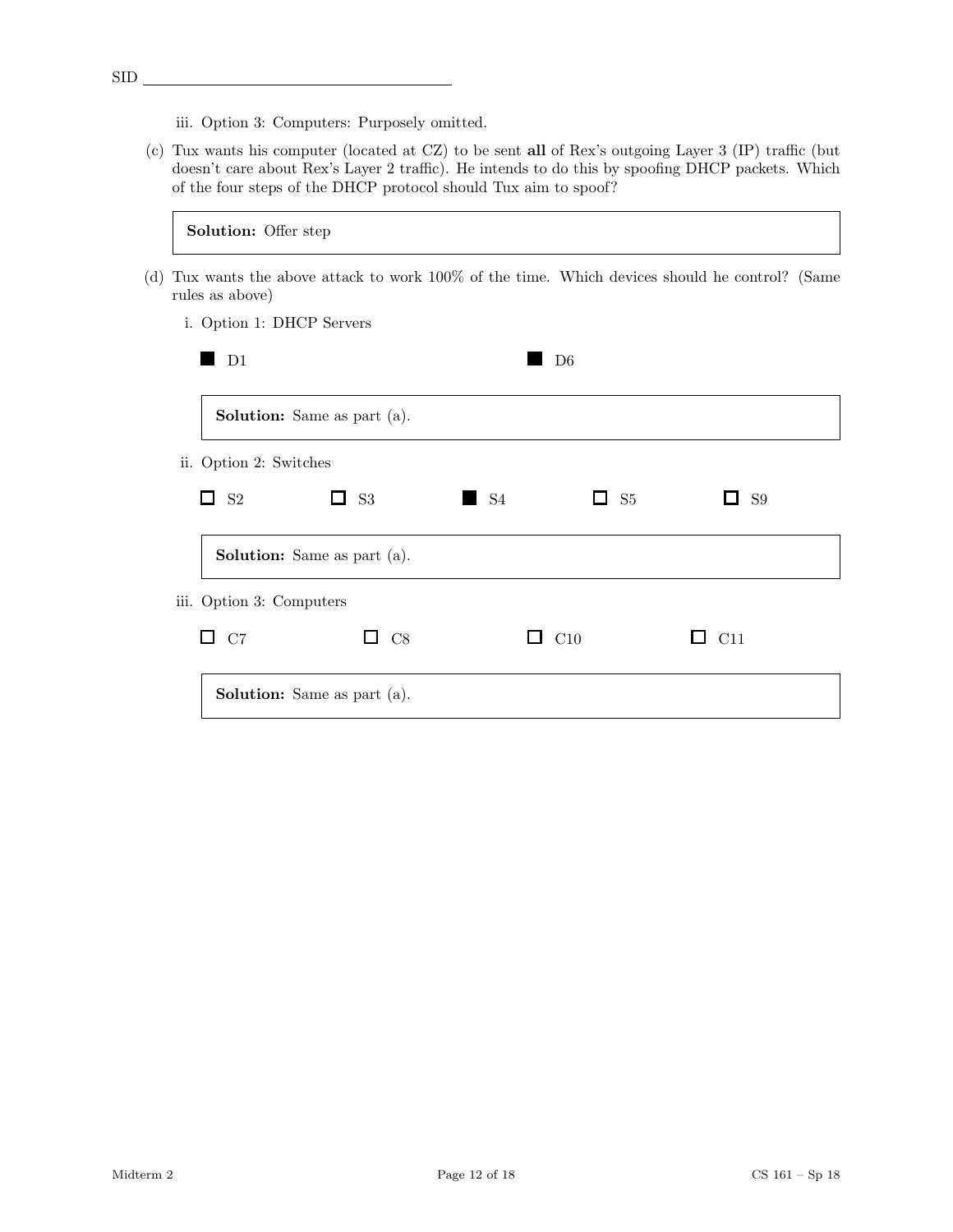### Problem 5 Blind Signatures (15 points)

SID

A *blind signature scheme* is a digital signature scheme where the contents of the original message are hidden from the person signing the message. Specifically, we define the following cryptographic primitives:

- 1. KEYGEN(): returns a public key  $pk$  and a secret key  $sk$ .
- 2. SIGN $(sk, m)$ : signs m, as in traditional signature schemes.
- 3. VERIFY $(pk, s, m)$ : verifies the signature s on the message m, as in traditional signature schemes.
- 4. BLIND(m, r): takes in a message  $m \in [0, N]$  and a random number r. It returns a "blinded" message  $m'.$
- 5. UNBLIND(s', r): when applied to a valid signature s' on a blinded message m' with the original randomness r, UNBLIND produces a valid signature s on the original message  $m$ .

For the purpose of this question, we will assume that our messages, signatures and randomness are all encoded as numbers modulo some  $N$ . Assume that all math occurs modulo  $N$ .

<span id="page-12-0"></span>If Alice wants Bob to blindly sign the message  $m$ , she can perform the following protocol:

- 1. Alice generates a random number r with  $0 \leq r < N$ .
- 2. Alice computes  $m' \leftarrow \text{BLIND}(m, r)$  and sends m' to Bob.
- 3. Bob computes  $s' \leftarrow \text{Sign}(sk, m')$  and sends s' to Alice.
- <span id="page-12-1"></span>4. Alice computes  $s \leftarrow \text{UNBLIND}(s', r)$ .
- <span id="page-12-2"></span>5. Alice checks VERIFY( $pk, s, m$ ) to make sure that Bob is giving her a real signature.

A signature scheme is valid, if, for every correct run of Steps [1](#page-12-0)[–4,](#page-12-1) it verifies correctly in Step [5](#page-12-2) (except possibly with some negligible probability of failure).

Moreover, we say that it is **unforgeable** if Alice cannot create a signature on a message  $m$  for which she did not follow the protocol above, similarly to regular digital signatures.

We consider the following two possible definitions for blindness:

- 1. Blindness I (Random messages): Alice randomly chooses two messages  $m_0$  and  $m_1$ . Alice flips a coin b to select either  $m_0$  or  $m_1$ , and sends a blinded message  $m'_b$  to Bob. Alice then shows Bob both  $m_0$  and  $m_1$ . Bob wins if he can identify which of  $m_0$  and  $m_1$  was blinded. If Bob cannot win with probability significantly greater than  $\frac{1}{2}$ , we say that the scheme satisfies **Blindness I**.
- 2. **Blindness II** (Bob chooses): Bob chooses two messages  $m_0$  and  $m_1$ , and gives both to Alice. Alice flips a coin b to select either  $m_0$  or  $m_1$ , and sends a blinded message  $m'_b$  to Bob. Bob wins if he can identify which of  $m_0$  and  $m_1$  was blinded. If Bob cannot win with probability significantly greater than  $\frac{1}{2}$ , we say that the scheme satisfies **Blindness II**.

Now we will consider some candidates for blind signature schemes. For each of the schemes below, identify which of the properties it supports. In all the schemes below, KEYGEN, SIGN and VERIFY are identical to the RSA signature scheme as presented in class, except no hash is applied to the **message before signing or verification**. The number  $N$  is set to be the public key. If a scheme is not a valid blind signature scheme, you do not need to mark its other properties.

[Quick RSA reminder:  $sk = d$ , SIGN $(sk, m) = H(m)^d \mod N$ , VERIFY $(pk, s, m) : s^3 \mod N \stackrel{?}{=} H(m) \mod N$ .]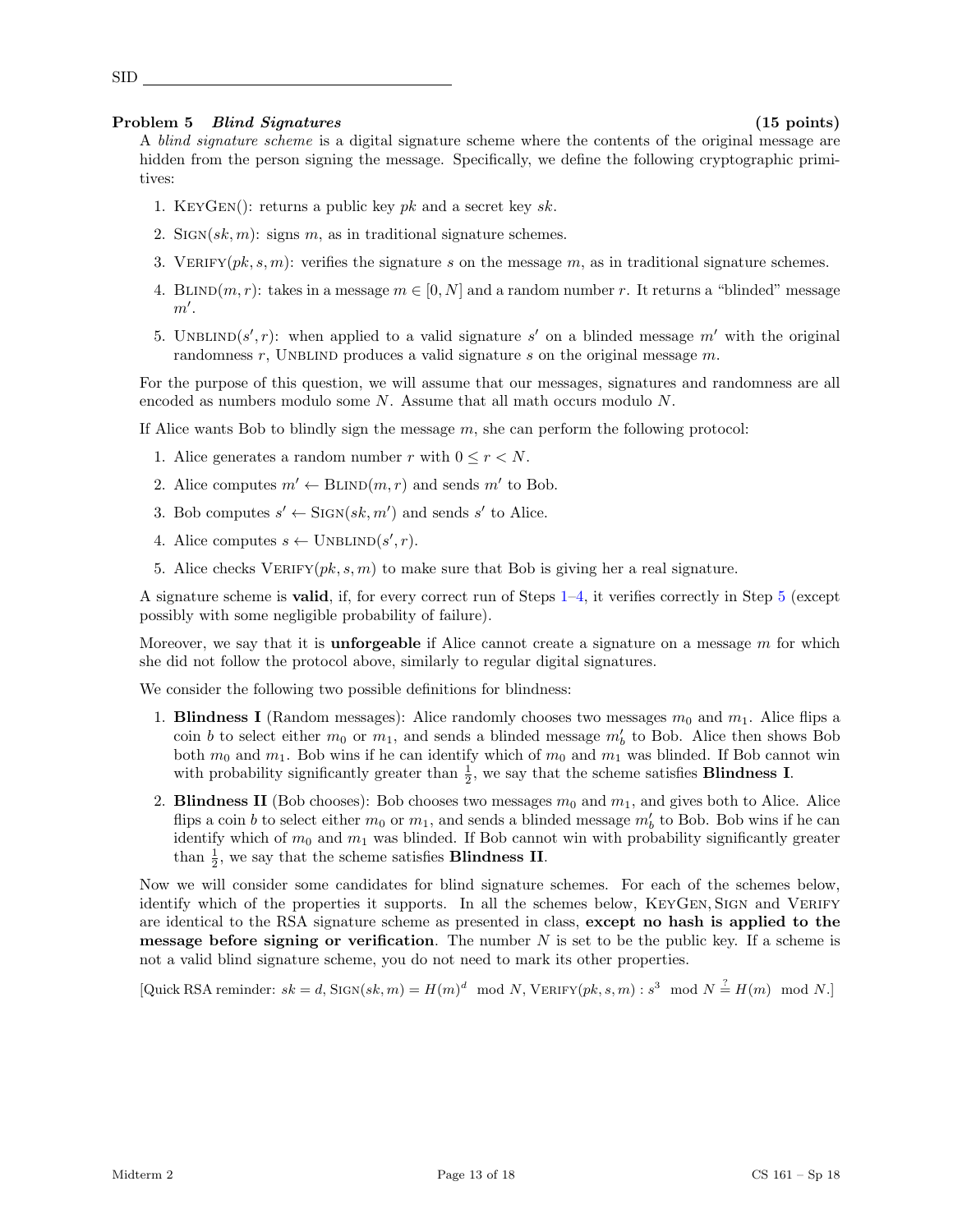SID (a) BLIND $(m, r) = mr^3$  and UNBLIND $(s', r) = s'r^{-1}$ . Valid scheme  $\bigcirc$  Invalid scheme Blindness I (Random messages)  $\Box$  Unforgeable

 $\Box$  Blindness II (Bob chooses)

# Solution:

Valid scheme: if we simplify the steps in the protocol above, we see that a scheme is valid only if the following verification works:

 $VERIFY(pk, UNBLIND(SIGN(sk, BLIND(m, r)), r), m)$ 

Now it is just a matter of plugging in definitions:

 $VERIFY(pk, UNBLIND(SIGN(sk, mr^3), r), m)$ 

 $\mathrm{VERIFY}(pk, \mathrm{UNBLIND}((mr^3)^d, r), m)$  $\mathrm{VERIFY}(pk, \mathrm{UNBLIND}(m^d r^{3d}, r), m)$ 

Recall that in RSA we have that  $3d \equiv 1 \pmod{\phi(N)}$ , so that  $r^{3d} = r$ .

 $\mathrm{VERIFY}(pk, \mathrm{UNBLIND}(m^d r, r), m)$ 

 $\mathrm{VERIFY}(pk, m^d, m)$ 

Now our verification step checks  $m^d \equiv m^d$ , which verifies.

**Blindness I:** Say that Alice generates two random messages  $m_0$  and  $m_1$ . Then, we generate two random nonces  $r_0$  and  $r_1$ . Note that  $r \mapsto r^3$  is a permutation, and so multiplying by  $r_0^3$ and  $r_1^3$  cause  $m'_0$  and  $m'_1$  to look completely random.

Not Blindness II: Bob can take  $m_0 = 0$  and  $m_1 = 1$ . If Alice sends 0, Bob knows she blinded  $m_0$ . Otherwise, she blinded  $m_1$ .

**Not Unforgeable:** Alice can take  $s = 0$  and  $m = 0$ . (Or for that matter, any forging technique on unpadded RSA works.)

(b) BLIND $(m, r) = H(mr^3)$  and UNBLIND $(s', r) = s'H(r^{-1})$ , where H is a cryptographic hash function.

```
\bullet Valid scheme Invalid scheme
```
 $\Box$  Unforgeable

 $\Box$  Blindness I (Random messages)

 $\Box$  Blindness II (Bob chooses)

# Solution: This is not valid.

(c) BLIND $(m, r) = H(m)r^3$  and UNBLIND $(s', r) = s'r^{-1}$ , where H is a cryptographic hash function.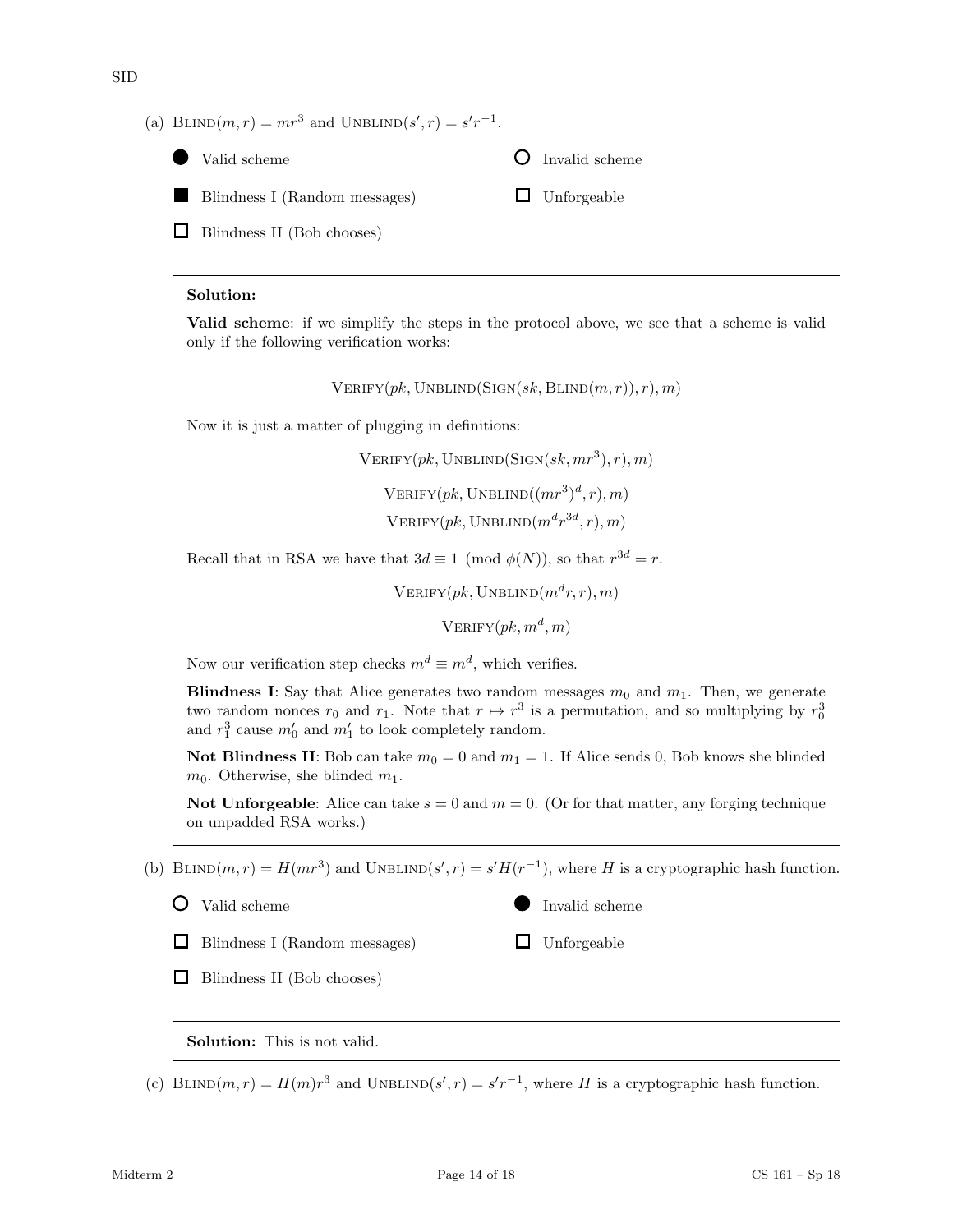SID

O Valid scheme Invalid scheme

 $\Box$  Blindness I (Random messages)

 $\Box$  Blindness II (Bob chooses)

# Solution:

This is not valid.

Note it would be valid if we hashed in the verification step, but we do not according to the problem statement. We decided to give full credit for solutions which thought it was valid because they thought hashing should be applied before the verification step, as this is really a minor point.

 $\Box$  Unforgeable

If you chose "Valid", the proper solution is: Blindness I, Blindness II, and Unforgeable.

Blindness I: This is true for the same reasons as in part (a).

**Blindness II:** Bob cannot find a message with  $H(m) = 0$  since a hash function is preimage resistant.

Unforgeable: This is true for the same reasons as in traditional signature schemes.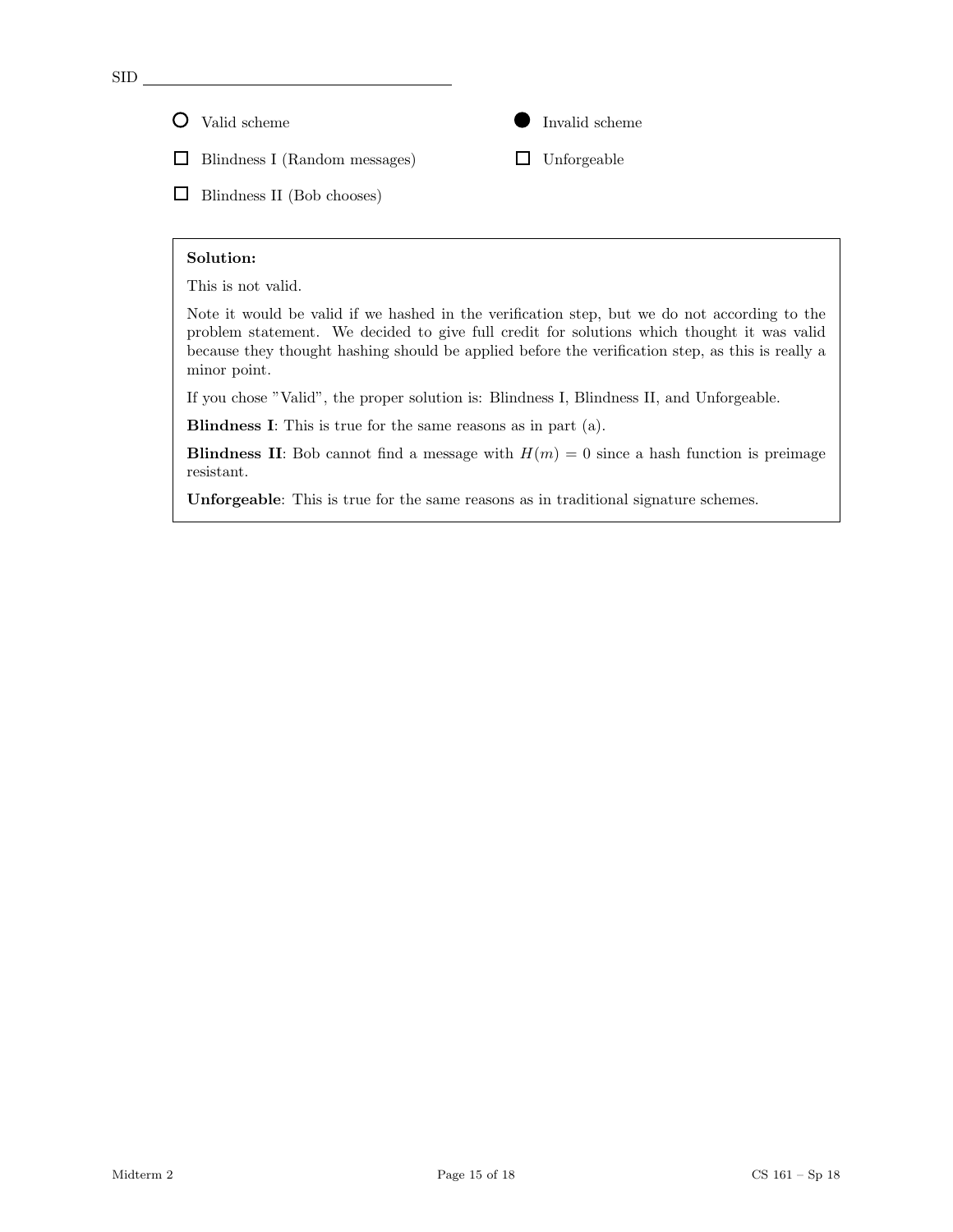# Problem 6 Blue and Red Teams (16 points) Give only one answer to each question.

- (a) Answer the following short-answer questions about network security defenses.
	- i. Explain the meaning and purpose of the rule  $ext{ }$  allow  $top$  \*:80 -> \*:\* if ACK set.

### Solution:

This allows all packets from established port 80 (typically HTTP) connections which are coming in to the ext interface. (This might be used for a webserver which needs to accept connections from clients, but is not allowed to start its own port 80 connections.)

The ACK suggests an existing connection, and although it could be spoofed that is the "purpose".

In grading, we are looking for the following points:

- 1. A solution can assume that the ext interface refers to all external connections.
- 2. A solution can to use "port 80" instead of HTTP, but it must mention somehow what ports are allowed.
- 3. A solution must mention the directionality, that this rule refers to packets coming into the ext interface of the firewall.
- 4. A solution cannot just say "if the ACK flag is set", we are looking for an interpretation (something about the connection being "established" is sufficient).
- ii. In class, we saw an attack where a packet containing something "bad" (the word "root") was split over multiple packets to evade detection. Name one technology that can detect the correct byte sequence received by the destination.

Solution: Use a HIDS which runs on the local operating system after the TCP packets have been reconstructed.

We also accepted solutions like "TCP reconstruction on the NIDS".

Note a stateful packet filter is not suffficient alone, since a stateful packet filter does not necessarily look at the contents of the actual TCP packets.

- (b) Answer the following short-answer questions about web attacks.
	- i. Boogle uses the following PHP code to display what a user has searched for.

```
$SEARCHTERM = $_GET['QUERY'];
echo "You searched for: <b>$SEARCHTERM</b>";
```
What query should Alyssa enter to make the site display an alert box saying hacked?

Solution: Enter <script>alert("hacked");</script>.

In general, we did not expect the exact syntax of Javascript. Things like  $\leq$  script> alert hacked  $\le$ /script> received tiny deductions, as long as it is clear what the solution is attempting to do.

It is not okay if the solution treats the input as if it will be injected into the PHP code. For example, something like '' alert hacked; '' is unacceptable. The \$SEARCHTERM variable is not being interpreted as PHP, it is being interpreted as HTML.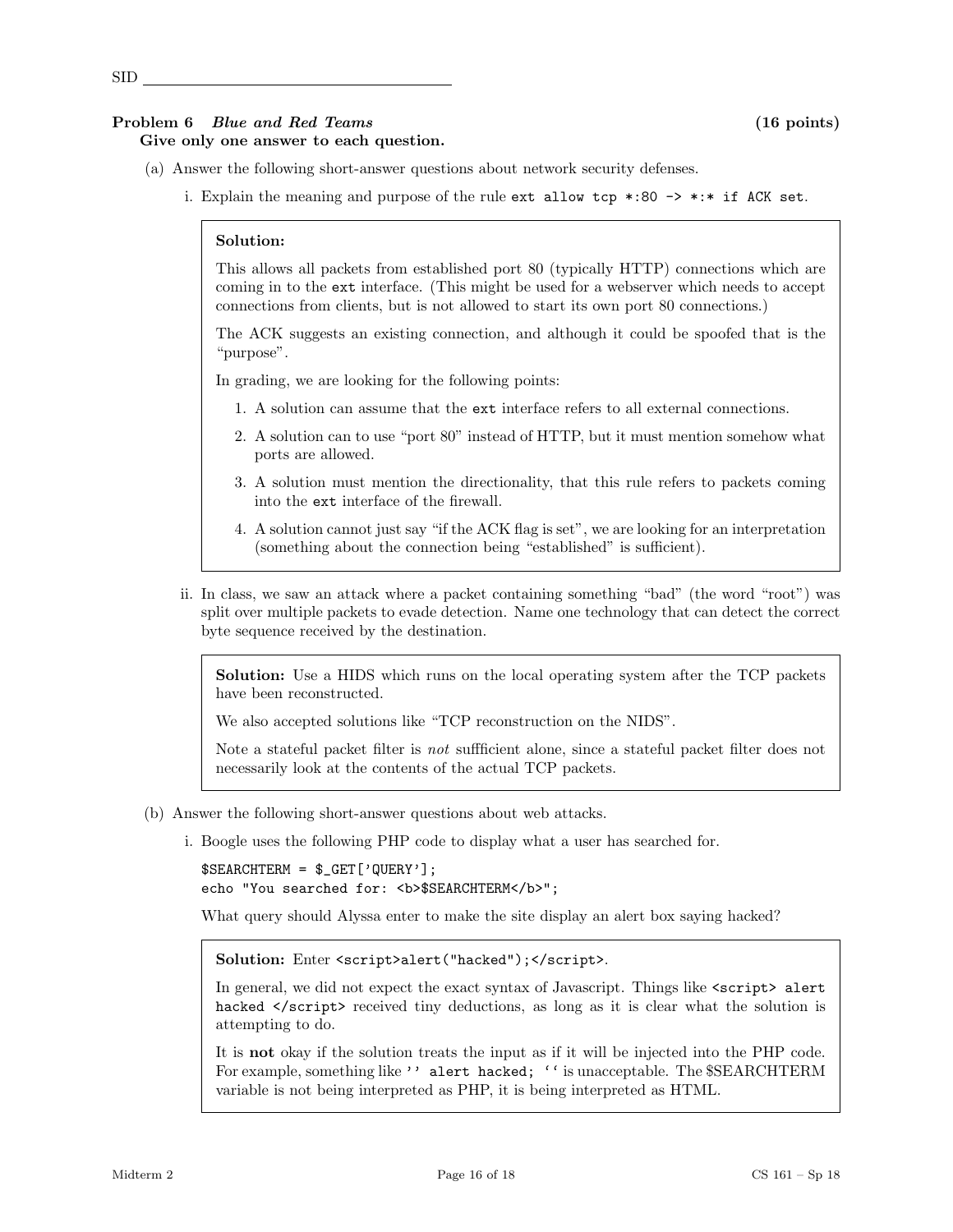ii. Boogle's website performs the following database query for every search query:

INSERT INTO query\_log VALUES ('\$SEARCHTERM');

where  $SSEARCHTERM$  is the search term that a user searches for. Moreover, Boogle checks the syntax of SQL queries before they are executed, and will not execute them if their syntax is invalid (i.e., quotes/parenthesis are closed incorrectly, missing semicolon separating queries). Boogle also does not allow the command "--" (SQL comment) in queries because it saw in CS 161 that it can be exploited by hackers.

Boogle also has a table prohibited users where it stores (in a column called user) the name of each user who is not allowed to access certain parts of its site. Eve knows that her name 'Eve' is in that database and wants to remove it. She has access to the form that triggers the insert query above. What should Eve enter in the search box to do so? (Keep in mind Boogle's filter described above.)

Solution: An example solution:

'); DELETE FROM prohibited\_users WHERE user = 'Eve'; INSERT INTO query\_log VALUES ('

A correct solution will:

- 1. End the single quote  $(')$ , close the parenthesis  $( )$  and end the statement ;.
- 2. Attempt to delete or remove from the query log table using SQL syntax like DROP, TRUNCATE or DELETE. You do not need to know the exact syntax of these queries, so it is ok if the query is not properly formatted as long as the syntax with respect to semicolon, quotes and parenthesis is ok. In particular, a solution needs to have correct syntax when they are closing the \$SEARCHTERM quotes and handling the end of the INSERT query.
- 3. Start a new statement such that appending '); will create a SQL statement with valid syntax.